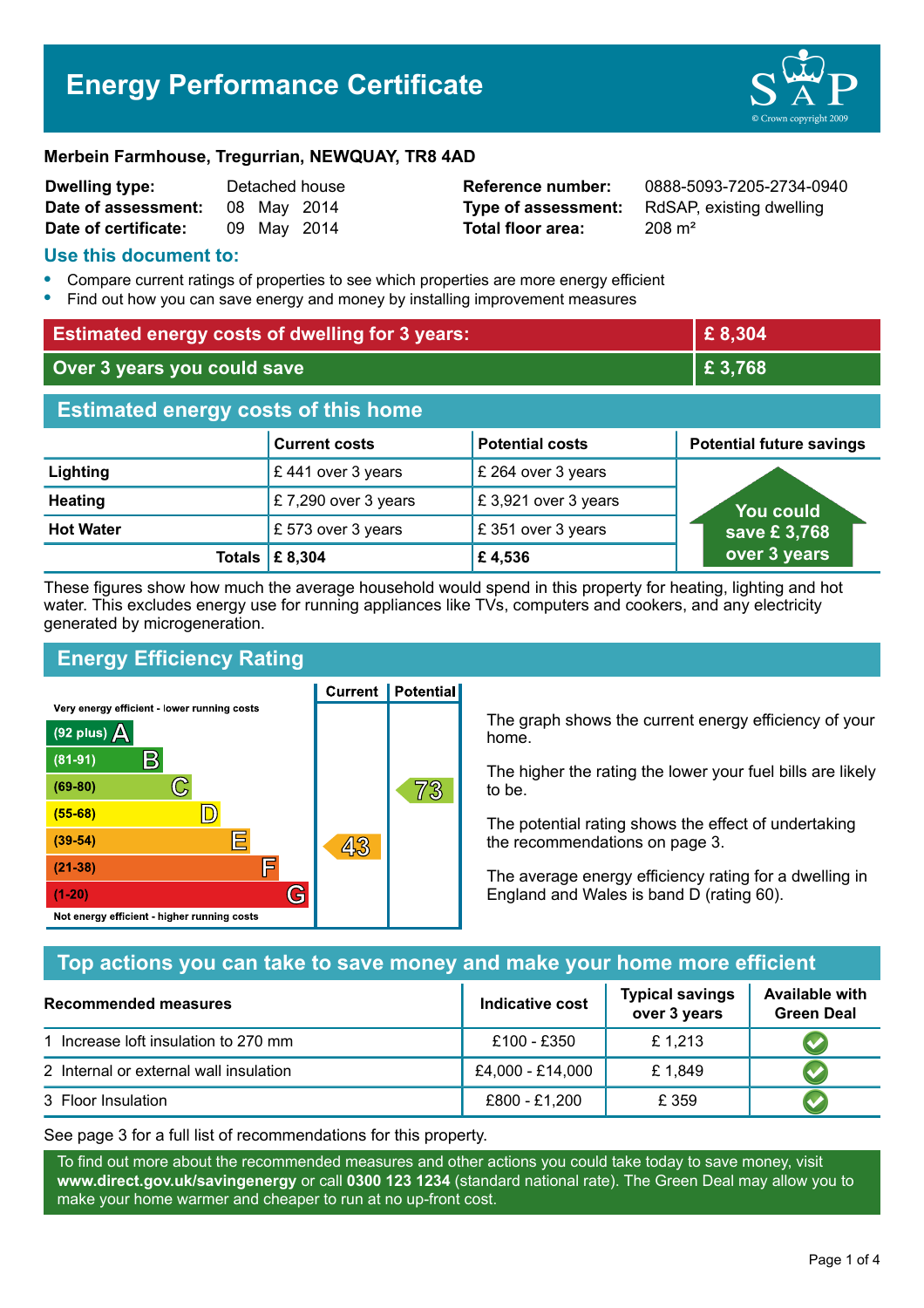#### **Summary of this home's energy performance related features**

| <b>Element</b>        | <b>Description</b>                                      | <b>Energy Efficiency</b> |
|-----------------------|---------------------------------------------------------|--------------------------|
| Walls                 | Granite or whinstone, as built, no insulation (assumed) | *****                    |
| Roof                  | Pitched, no insulation                                  | *****                    |
|                       | Roof room(s), no insulation (assumed)                   | ★☆☆☆☆                    |
| Floor                 | Solid, no insulation (assumed)                          |                          |
| Windows               | Fully double glazed                                     | ★★★☆☆                    |
| Main heating          | Boiler and radiators, oil                               | ★★★★☆                    |
| Main heating controls | Programmer, room thermostat and TRVs                    | ★★★★☆                    |
| Secondary heating     | Room heaters, wood logs                                 |                          |
| Hot water             | From main system                                        | ★★★★☆                    |
| Lighting              | Low energy lighting in 33% of fixed outlets             | ★★★☆☆                    |

Current primary energy use per square metre of floor area: 246 kWh/m² per year

The assessment does not take into consideration the physical condition of any element. 'Assumed' means that the insulation could not be inspected and an assumption has been made in the methodology based on age and type of construction.

See addendum on the last page relating to items in the table above.

#### **Low and zero carbon energy sources**

Low and zero carbon energy sources are sources of energy that release either very little or no carbon dioxide into the atmosphere when they are used. Installing these sources may help reduce energy bills as well as cutting carbon. The following low or zero carbon energy sources are provided for this home:

**•** Biomass secondary heating

## **Opportunity to benefit from a Green Deal on this property**

The Green Deal may enable owners and occupiers to make improvements to their property to make it more energy efficient. Under a Green Deal, the cost of the improvements is repaid over time via a credit agreement. Repayments are made through a charge added to the electricity bill for the property. To see which improvements are recommended for this property, please turn to page 3. You can choose which improvements you want to install and ask for a quote from an authorised Green Deal provider. They will organise installation by an authorised Green Deal installer. If you move home, the responsibility for paying the Green Deal charge under the credit agreement passes to the new electricity bill payer.

For householders in receipt of income-related benefits, additional help may be available.

To find out more, visit **www.direct.gov.uk/savingenergy** or call **0300 123 1234**.

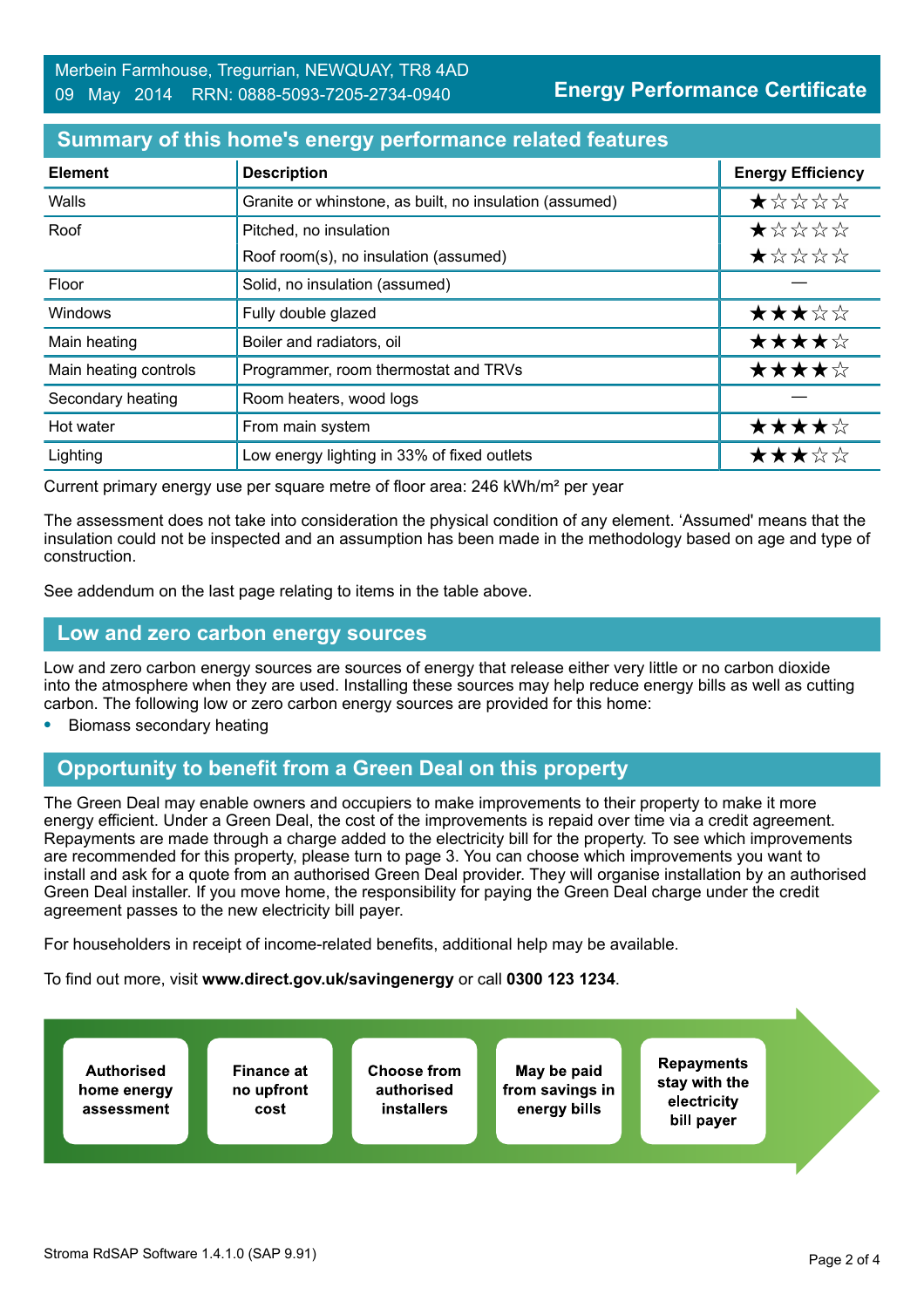## **Recommendations**

The measures below will improve the energy performance of your dwelling. The performance ratings after improvements listed below are cumulative; that is, they assume the improvements have been installed in the order that they appear in the table. Further information about the recommended measures and other simple actions you could take today to save money is available at **www.direct.gov.uk/savingenergy**. Before installing measures, you should make sure you have secured the appropriate permissions, where necessary. Such permissions might include permission from your landlord (if you are a tenant) or approval under Building Regulations for certain types of work.

Measures with a green tick are likely to be fully financed through the Green Deal since the cost of the measures should be covered by the energy they save. Additional support may be available for homes where solid wall insulation is recommended. If you want to take up measures with an orange tick  $\bullet$ , be aware you may need to contribute some payment up-front.

| <b>Recommended measures</b>               | <b>Indicative cost</b> | <b>Typical savings</b><br>per year | <b>Rating after</b><br><b>improvement</b> | <b>Green Deal</b><br>finance |
|-------------------------------------------|------------------------|------------------------------------|-------------------------------------------|------------------------------|
| Increase loft insulation to 270 mm        | £100 - £350            | £404                               | <b>E51</b>                                |                              |
| Internal or external wall insulation      | £4,000 - £14,000       | £616                               | <b>D64</b>                                |                              |
| <b>Floor Insulation</b>                   | £800 - £1,200          | £120                               | <b>D66</b>                                |                              |
| Low energy lighting for all fixed outlets | £80                    | £46                                | <b>D67</b>                                |                              |
| Solar water heating                       | £4,000 - £6,000        | £69                                | <b>D68</b>                                |                              |
| Solar photovoltaic panels, 2.5 kWp        | £9,000 - £14,000       | £ 262                              | C73                                       |                              |

#### **Alternative measures**

There are alternative measures below which you could also consider for your home.

**•** Cavity wall insulation

## **Choosing the right package**

Visit **www.epcadviser.direct.gov.uk**, our online tool which uses information from this EPC to show you how to save money on your fuel bills. You can use this tool to personalise your Green Deal package. Public services all in one place

| <b>Green Deal package</b>            | <b>Typical annual savings</b> |  |
|--------------------------------------|-------------------------------|--|
| Loft insulation                      |                               |  |
| Internal or external wall insulation | Total savings of £1140        |  |
|                                      |                               |  |
| Electricity/gas/other fuel savings   | f0/F0/F1140                   |  |



You could finance this package of measures under the Green Deal. It could **save you £1140 a year** in energy costs, based on typical energy use. Some or all of this saving would be recouped through the charge on your bill.